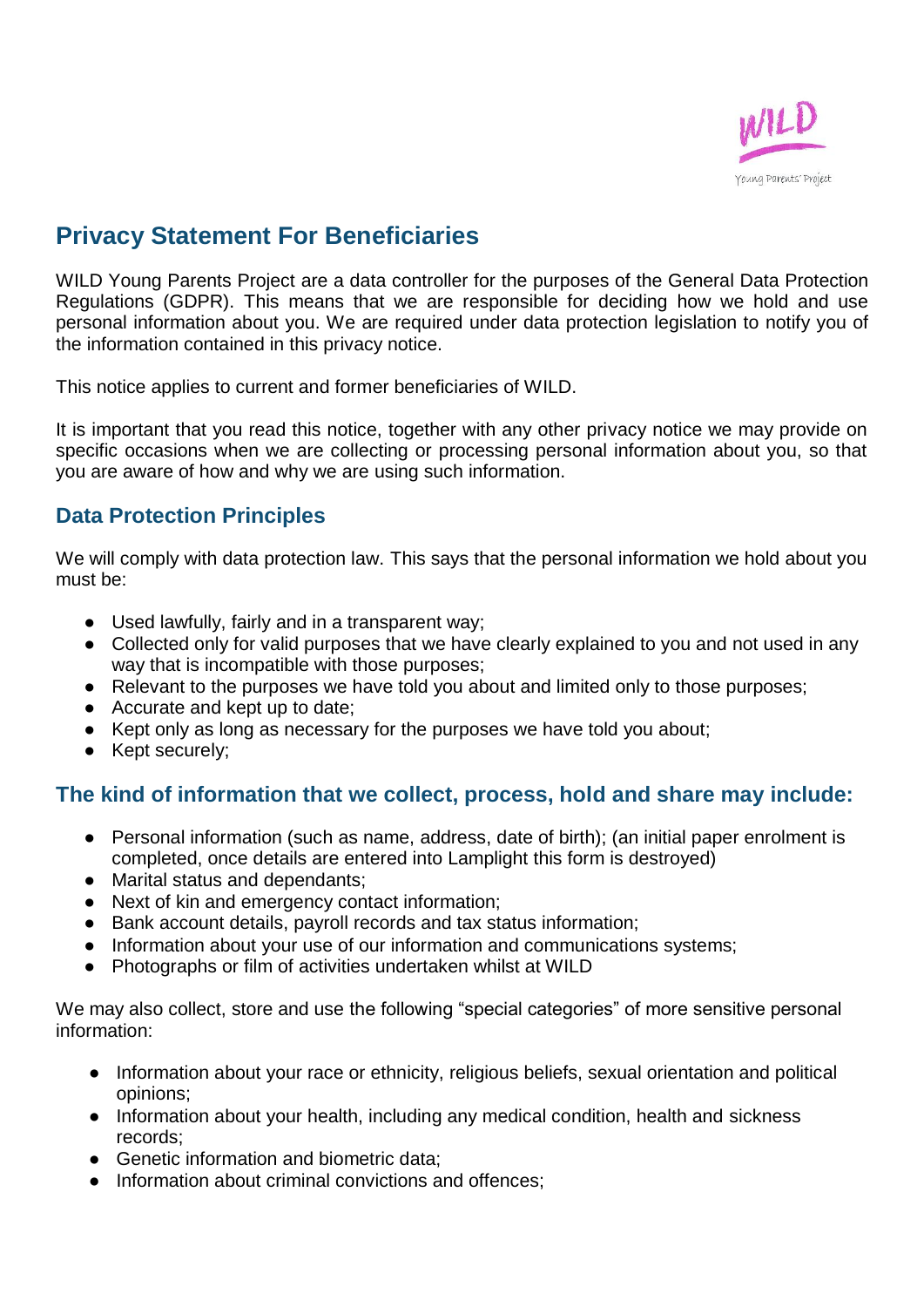# **Why we collect and use this information**

We will only use your personal information when the law allows us to. Most commonly, we will use your personal information in the following circumstances, to;

- Inform trustees of anything in their interest in the overall running of the charity
- Monitor your use of our information and communication systems to ensure compliance with our IT policies;
- Ensure network and information security, including preventing unauthorised access to our computer and electronic communications systems and preventing malicious software distribution;
- Conduct data analytics studies to review and better understand employee retention and attrition rates;
- Allow equal opportunities monitoring;

We will use your particularly sensitive personal information in the following ways:

● We will use information about your race or national or ethnic origin, religious, philosophical or moral beliefs, or your sexual life or sexual orientation, to ensure meaningful equal opportunity monitoring and reporting;

# **The lawful basis on which we process this information**

We will only use your personal information when the law allows us to. Most commonly, we will use your personal information in the following circumstances:

- Where we need to perform the contract we have entered into with you;
- Where we need to comply with a legal obligation;
- Where it is necessary for our legitimate interests (or those of a third party) and your interests and fundamental rights do not override those interests;

We may also use your personal information in the following situations which are likely to be rare:

- Where we need to protect your interests (or someone else's interests);
- Where it is needed in the public interest;

## **Collecting this information**

We typically collect personal information about the beneficiaries through the enrolment process either direct from the young person or an external agency that is working with that young person.

We will collect additional personal information during the time you are working with WILD.

Whilst the majority of information you provide to us is mandatory, some of it is provided to us on a voluntary basis. In order to comply with data protection legislation, we will inform you whether you are required to provide certain information to us or if you have a choice in this.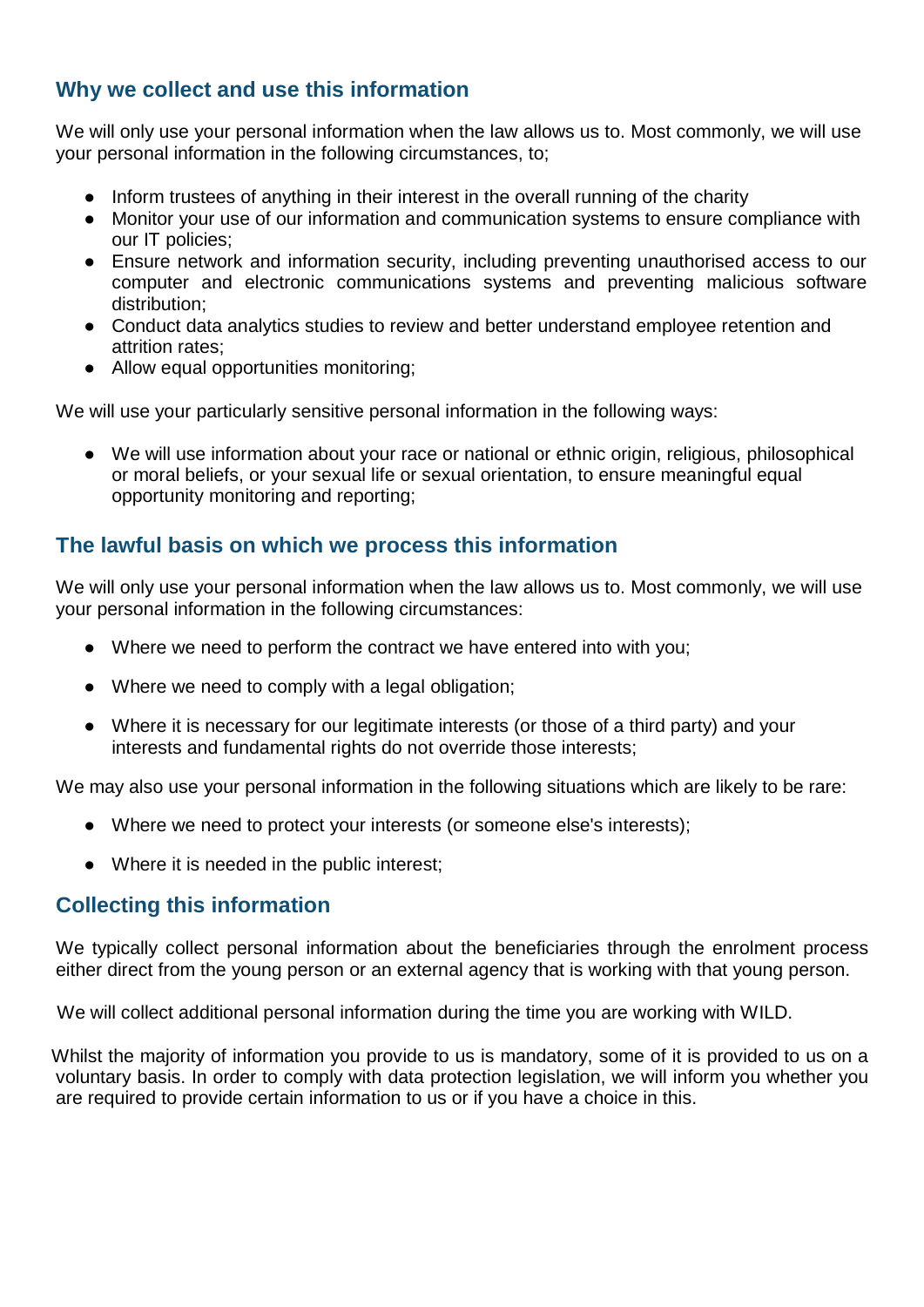#### **If you fail to provide personal information**

If you fail to provide certain information when requested, we may not be able to perform the contract we have entered into with you (such as providing a benefit), or we may be prevented from complying with our legal obligations (such as to ensure the health and safety of the beneficiaries) or from fulfilling our public duty.

## **Change of purpose**

We will only use your personal information for the purposes for which we collected it, unless we reasonably consider that we need to use it for another reason and that reason is compatible with the original purpose. If we need to use your personal information for an unrelated purpose, we will notify you and we will explain the legal basis which allows us to do so.

Please note that we may process your personal information without your knowledge or consent, in compliance with the above rules, where this is required or permitted by law.

## **Retention of your information**

We will only retain your personal information for as long as necessary to fulfil the purposes we collected it for, including for the purposes of satisfying any legal, accounting, or reporting requirements. Details of retention periods for different aspects of your personal information are available in our retention policy which is available from the WILD office. Please ask your Project Lead to contact the HR or Office manager.

To determine the appropriate retention period for personal data, we consider the amount, nature, and sensitivity of the personal data, the potential risk of harm from unauthorised use or disclosure of your personal data, the purposes for which we process your personal data and whether we can achieve those purposes through other means, and the applicable legal requirements.

In some circumstances, we may anonymise your personal information so that it can no longer be associated with you, in which case we may use such information without further notice to you. Once you are no longer a beneficiary of WILD we will retain and securely destroy your personal information in accordance with our data retention policy. We will hold any safeguarding information indefinitely.

#### **Who we share this information with**

We routinely share this information with the following third parties:

- Lamplight
- Microsoft 365
- Clearbooks Debbie Risborough Accountant
- CAF Bank Ltd and Royal Bank of Scotland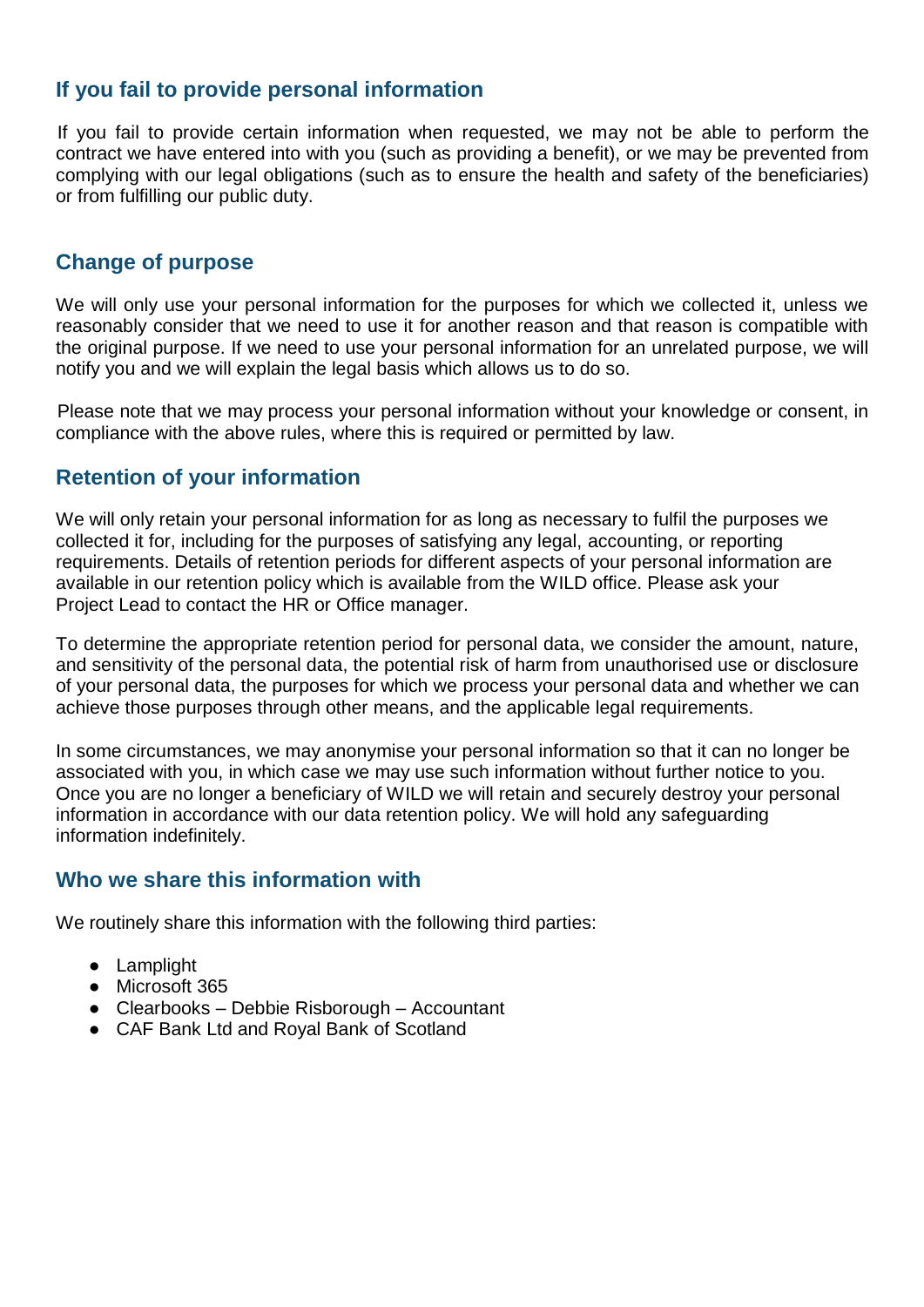## **Why we share WILD Young Parents Project's workforce information**

We may share your personal information with third parties where required by law, where it is necessary to administer the working relationship with you or where we have another legitimate interest in doing so.

The department has robust processes in place to ensure that the confidentiality of personal data is maintained and there are stringent controls in place regarding access to it and its use. Decisions on whether we release personal data to third parties are subject to a strict approval process and based on a detailed assessment of:

- Who is requesting the data;
- The purpose for which it is required;
- The level and sensitivity of data requested; and
- The arrangements in place to securely store and handle the data;

To be granted access to your information, organisations must comply with our strict terms and conditions covering the confidentiality and handling of the data, security arrangements and retention and use of the data.

#### **Requesting access to your personal data**

Under the GDPR, you have the right to request access to the information that we hold relating to you. To make a request for your personal information, contact any of the Senior Management Team.

You also have the right to:

- Object to processing of personal data where we are relying on a legitimate interest (or those of a third party) and there is something about your particular situation which makes you want to object to processing on this ground;
- Prevent processing for the purpose of direct marketing;
- Object to decisions being taken by automated means;
- In certain circumstances, have inaccurate personal data rectified, restricted, erased or destroyed;
- Request the transfer of your information to another party; and
- Claim compensation for damage you have suffered as a result of a breach of Data Protection Legislation;

If you have a concern about the way we are collecting or using your personal data, we ask that you raise your concern with us in the first instance. Alternatively, you can contact the Information Commissioner's Office at [https://ico.org.uk/concerns.](https://ico.org.uk/concerns)

#### **Data security**

We have put in place measures to protect the security of your information. Details of these measures are available upon request.

Third parties will only process your personal information on our instructions and where they have agreed to treat the information confidentially and to keep it secure.